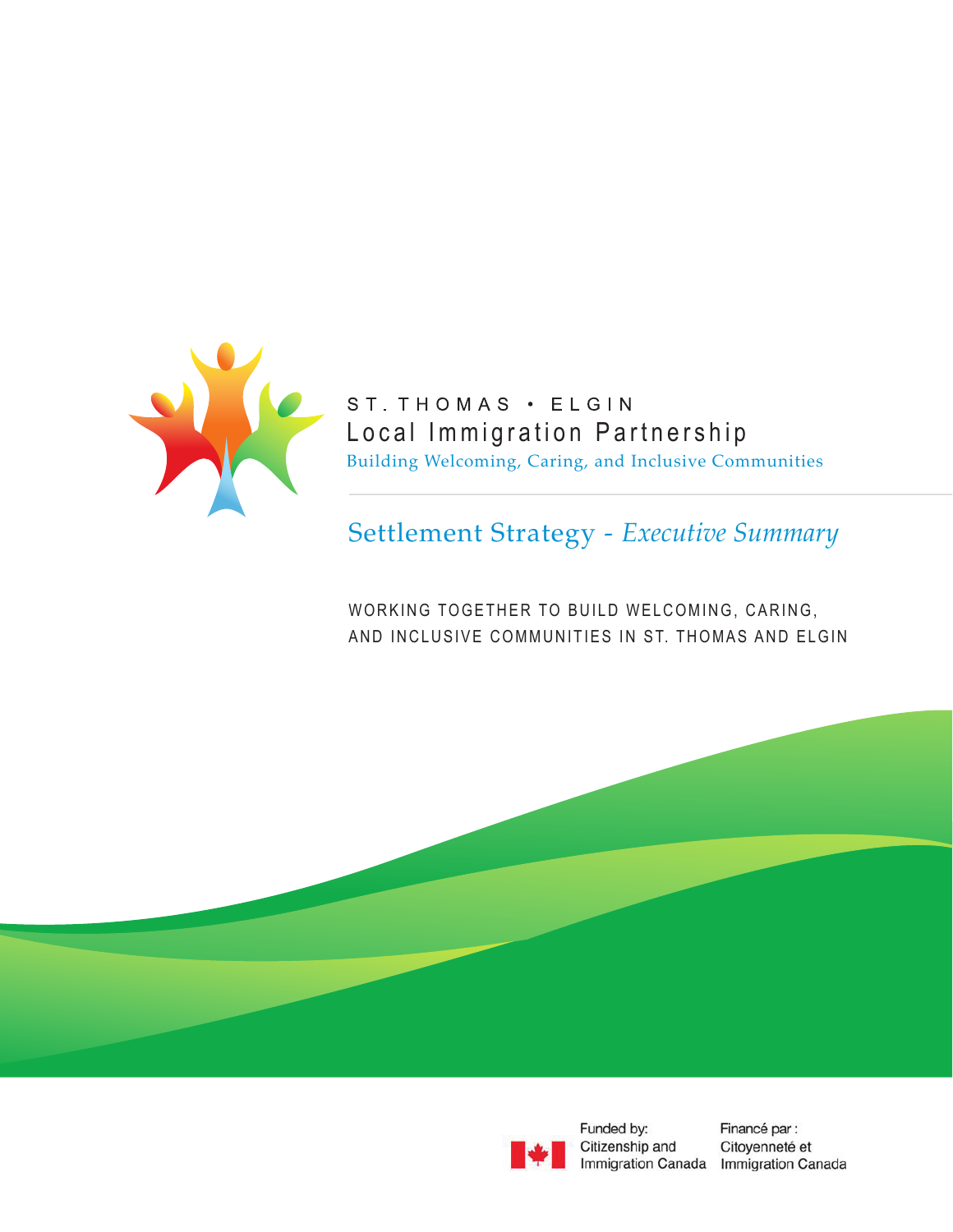## **Acknowledgement**

The St. Thomas-Elgin Local Immigration Partnership Council (ST-ELIP) acknowledges the vision of the governments of Canada and Ontario and the Association of Municipalities of Ontario, for the creation of the Local Immigration Partnerships (LIPs) across Ontario.

We are grateful to individual participants and organizations who offered their commitment, time, and expertise that enriched the ST-ELIP consultations and planning meetings. Your contribution became tangible with the creation of the County-wide, innovative Settlement Strategy that is described in this Executive Summary.

Finally, the ST-ELIP Council appreciates the generous financial contribution of Citizenship and Immigration Canada, which made this project possible.

### **ST-ELIP COUNCIL**

| Abe Harms             | <b>Executive Director, Mennonite Community Services</b>                               |
|-----------------------|---------------------------------------------------------------------------------------|
| Adriana Balderas      | <b>Community Member</b>                                                               |
| <b>Bob Hammersley</b> | President and CEO, St. Thomas and District Chamber of Commerce                        |
| <b>Cindy Moniz</b>    | Program Coordinator Employment Services Elgin                                         |
| Dave Mennill          | Mayor of Malahide                                                                     |
| Debra Mountenay       | Executive Director, Elgin, Middlesex, Oxford Workforce Planning and Development Board |
| <b>Jeff Kohler</b>    | City of St. Thomas Alderman                                                           |
| <b>John Robinson</b>  | <b>Community Member</b>                                                               |
| <b>Kate Burns</b>     | Business, Development Coordinator, Elgin County Economic Development                  |
| <b>Libby Seitz</b>    | Branch Manager, Mennonite Savings and Credit Union                                    |
| <b>Marilyn Crewe</b>  | Community Economic Development Officer Elgin Business Resource Centre                 |
| <b>Mike Amato</b>     | Manager of Continuing Education and Corporate Training Fanshawe College               |
| <b>Sean Dyke</b>      | Economic Development Officer, St. Thomas Economic Development                         |
| <b>Shelley Harris</b> | Manager of Education and Employment, YWCA St. Thomas-Elgin                            |
| Sam Yusuf             | City of St. Thomas Alderman                                                           |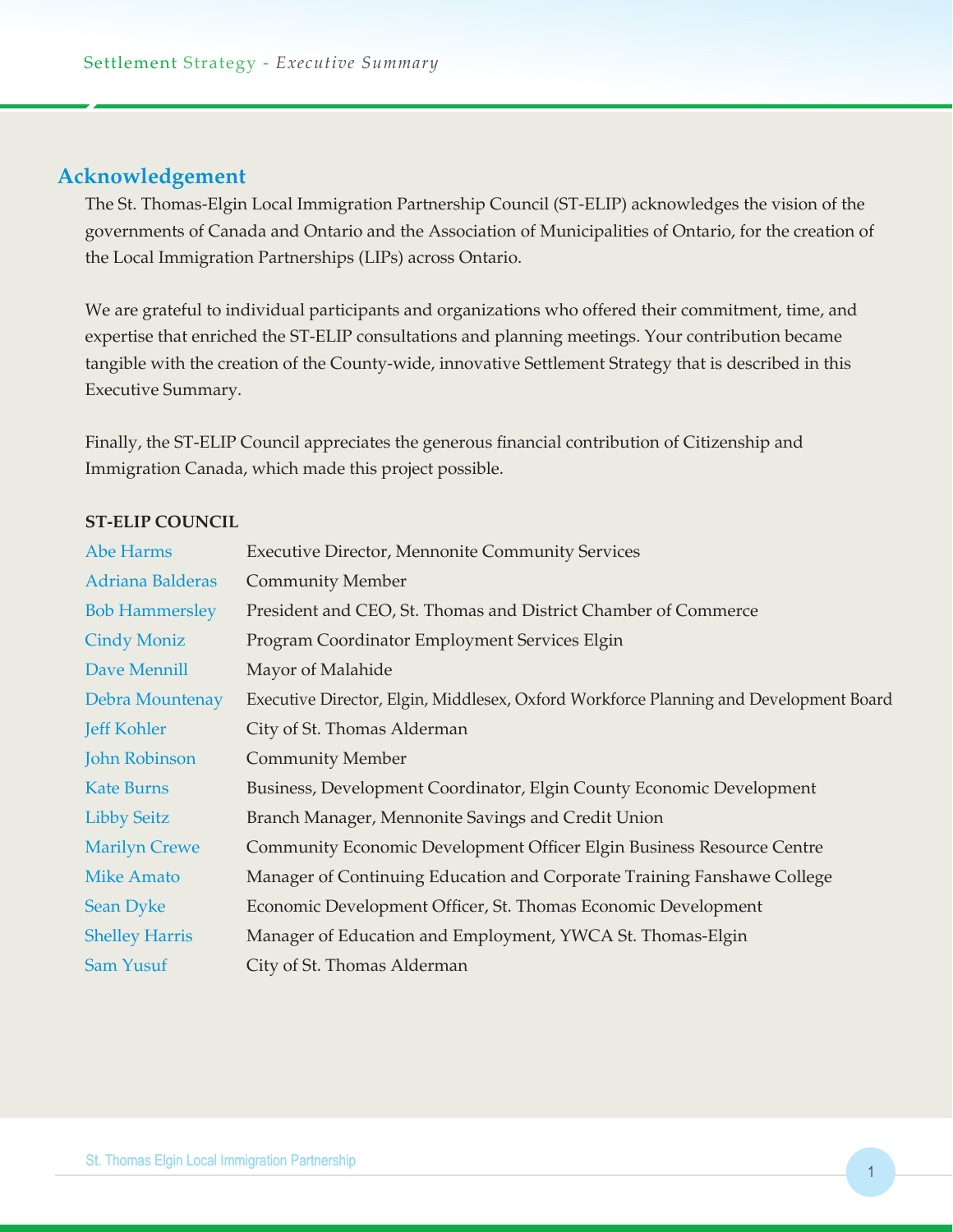# **Project Consultants and Funding**

### **Project Team:**

Shelley Harris – Manager of Education and Employment, YWCA St. Thomas-Elgin Alfredo Marroquin - Project Coordinator Petrusia Hontar – Researcher/Project Assistant

The St. Thomas-Elgin Local Immigration Partnership Settlement Strategy was funded by:



The views expressed in this document do not necessarily reflect those of the Government of Canada

### **Partners:**

Elgin Business Resource Centre Elgin County Economic Development Elgin, Middlesex, Oxford Workforce Planning and Development Board Employment Services Elgin Fanshawe College Mennonite Community Services Mennonite Savings and Credit Union St. Thomas and District Chamber of Commerce St. Thomas Economic Development The City of St. Thomas The Township of Malahide YWCA St. Thomas-Elgin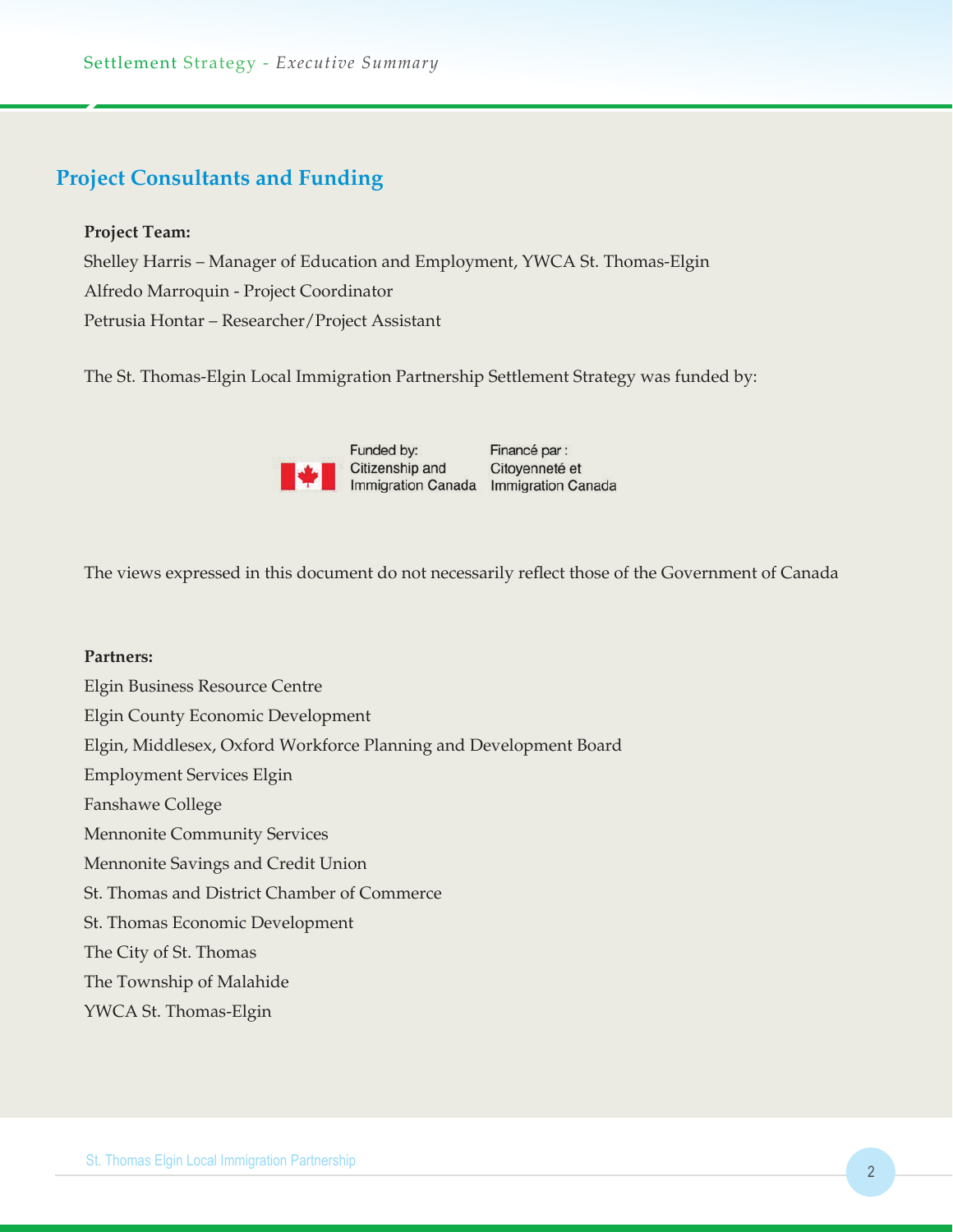### **Executive summary**

The St. Thomas–Elgin Local Immigration Partnership (ST-ELIP) began this project in February 28, 2011 to achieve the following: (1) establish a multi-sectoral council of stakeholders to facilitate the development and implementation of sustainable solutions for the successful integration of newcomers to St. Thomas and the County of Elgin, (2) enhance understanding of non-settlement service providers and the community at large of newcomer's challenges, needs and services , (3) facilitate a community consultation and a planning process that would produce a practical and achievable Local Immigration Strategy to improve St. Thomas and Elgin's capacity to attract, settle and successfully integrate immigrants into our community and promote their social, economic, cultural, and civic engagement.

On behalf of all ST-ELIP Council partners, we are pleased to present the fruits of our labour of the past 12 months: The St. Thomas-Elgin Local Immigration Strategy.

The St. Thomas-Elgin Local Immigration Settlement Strategy has been enriched by participants who worked together to incorporate the diverse perspectives of individual immigrants, service providers from the settlement, social, health, and education sectors, employers, government officials, and civic groups.

All voices were instrumental in the creation of the Settlement Strategy. The sharing of their experiences, information, opinions and stories led to the development of what we hope are meaningful priorities that when implemented will contribute to build welcoming, caring and inclusive communities where everyone matters.

This Settlement Strategy builds on the St. Thomas-Elgin's history of collaborations and has as its foundation the local expertise, unique assets, qualities and strengths so vital to address present challenges and needs in an innovative and proactive way.

We want to emphasize the importance of collaborative leadership that will sustain its successful implementation.

We look forward to working with you in the near future

Sincerely yours,

The St. Thomas-Elgin Local Immigration Partnership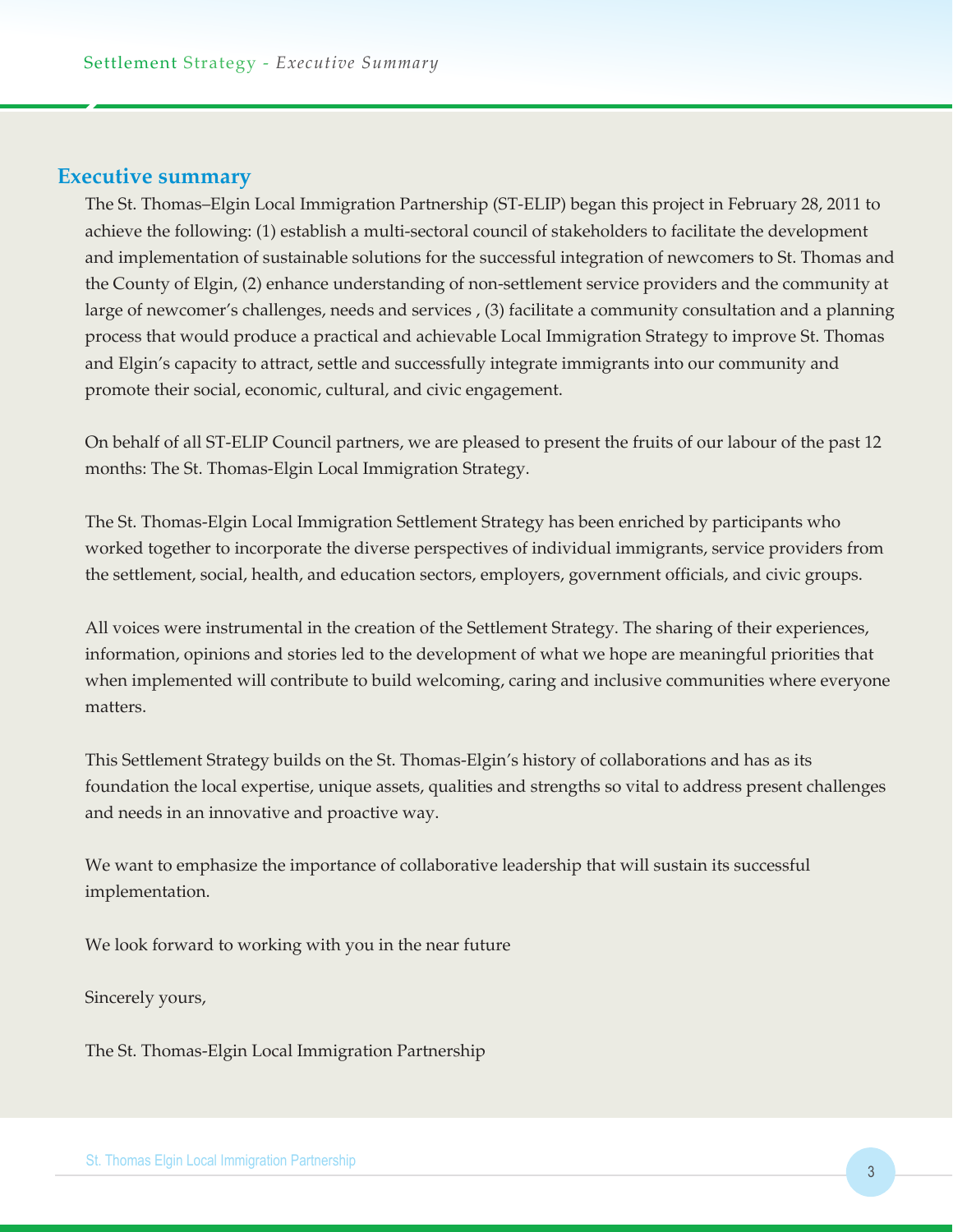# **Snapshot of Demographics of Elgin County and St. Thomas in 2006/2011**

Derived from 2006 Census and Workforce Data

## **Population**

- » In 2006 there were 85,351 people living in the region of Elgin County and St. Thomas with 36,110 in St. Thomas
- » The population has grown 4.6% in the County and 8.4% in St. Thomas since 2001
- » The age distribution has also changed since 2001. The largest growth was seen in those aged 55 to 64. Declines were seen in the age 5 to 14 and 25 to 44 populations.

### **Population Characteristics**

- » 86% in Elgin County and 88% in St. Thomas are Canadian born.
- » 2,020 (2%) of people in Elgin County and 1,310 (3%) in St. Thomas are visible minorities.
- » 1% of the population of Elgin County has no knowledge of English or French

### **Labour Force**

- » 56.7% of all workers in Elgin are employed by Small and Medium sized enterprises.
- » Participation rates in 2006 in St. Thomas was 66.1%, and 67.9% in Elgin County, however rates have been decreasing since 2007 and was 67% in 2010.
- » Employment rates in 2006 in St. Thomas was 61.9%, and 65.6% in Elgin County, the employment rate dropped to 59.6% in 2010
- » Unemployment rates in 2006 in St. Thomas was 6.3%, and 5.5% in Elgin County, in 2010 the unemployment rate was 11.1%, an improvement on the 13% in 2009.

## **Household and Family Characteristics**

- » There are 24,675 families in Elgin County and 10,450 families in St. Thomas.
- » On average there are 3 people per family.

### **Education and Income**

- » On average people earned \$27,982 in St. Thomas and \$27, 182 in Elgin County in 2005.
- » 6.2% of people in Elgin County are considered below the low income cut-off compared to 11.1% in Ontario

## **Priorities**

To identify the priorities, The St. Thomas-Elgin Local Immigration Partnership engaged interested citizens in the community in community consultations across Elgin County.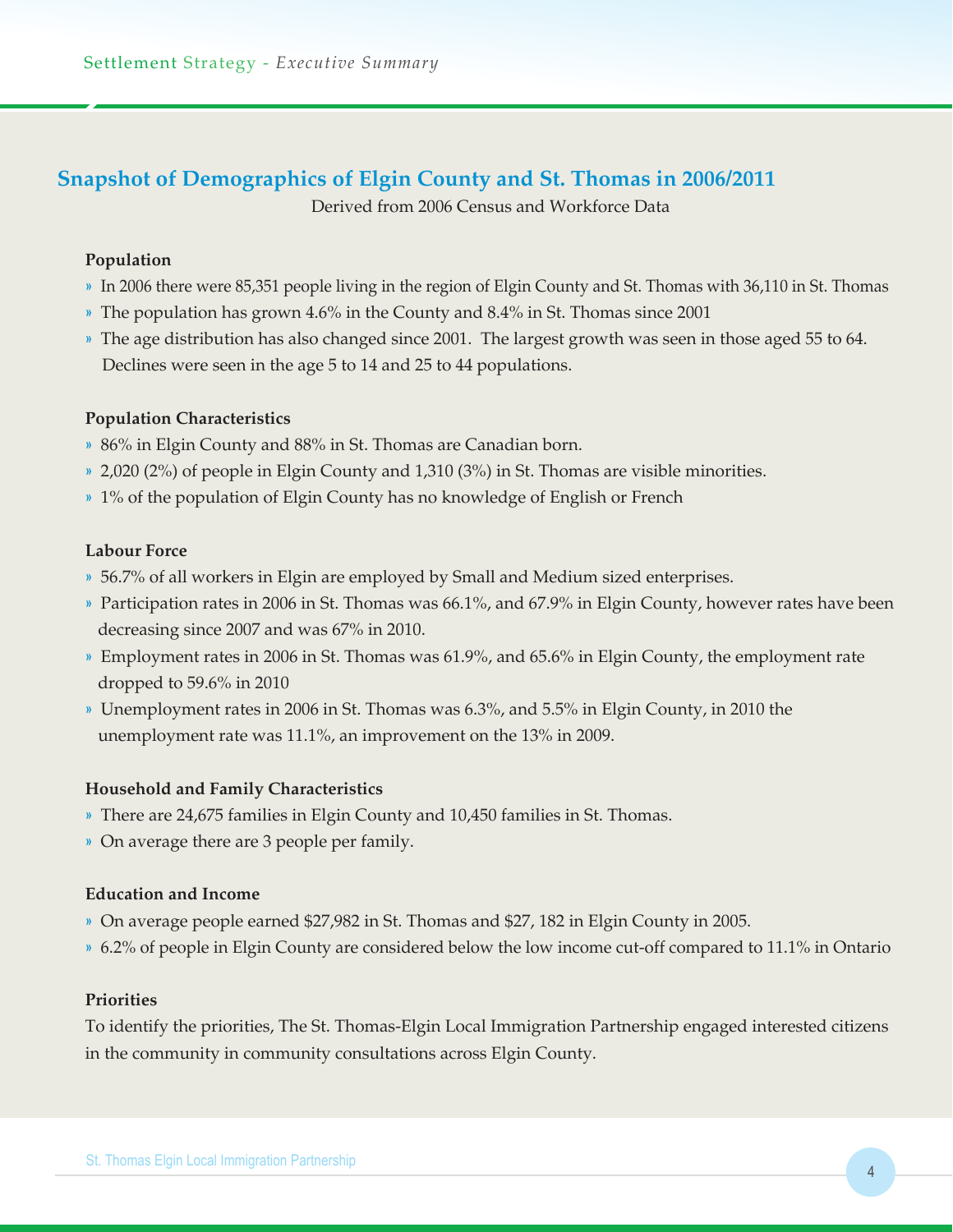At these consultations participants were asked to rank priorities according to what they thought their community assets, capacity and needs were. While there are priorities that apply to the entire county across the board, there is a need to preserve the diversity of responses expressed in the different municipalities and townships.

The following are general priorities gathered through the variety of methods. Through the regional approach, we found similar priorities county wide; however, the specific action plans and emphasis will be different for each region.

# **Overarching Priorities**

The overarching priorities were identified through the feedback provided in consultation meetings, and surveys. These priorities were developed by taking note of participants' and service provider's feedback, and by analyzing the presence of gaps to address these needs.

| <b>OVERARCHING PRIORITIES</b>                                       |                                                                                                                                                                                                                                                                                                                                                                                                                                                                                                                                                                                                                                                            |  |
|---------------------------------------------------------------------|------------------------------------------------------------------------------------------------------------------------------------------------------------------------------------------------------------------------------------------------------------------------------------------------------------------------------------------------------------------------------------------------------------------------------------------------------------------------------------------------------------------------------------------------------------------------------------------------------------------------------------------------------------|--|
| <b>Strategy</b>                                                     | <b>Motivation</b>                                                                                                                                                                                                                                                                                                                                                                                                                                                                                                                                                                                                                                          |  |
| Increase funding for Settlement<br>Services providers in the region | Availability of resource s is crucial as settlement service providers will need to respond<br>proactively to an increased participation of immigrants, employers and non-settlement agency<br>representatives in the areas of building interagency supports, collaboration, diversity training<br>and creative, sensitive and responsive services for immigrants.                                                                                                                                                                                                                                                                                          |  |
|                                                                     | In order to create a sense of belonging, there is a need to create opportunities for immigrants<br>to participate in social, cultural, economic and political activities free from discrimination.                                                                                                                                                                                                                                                                                                                                                                                                                                                         |  |
| Inclusion and civic participation                                   | There is a need to increase outreach to immigrants to offer them the opportunity to volunteer<br>so that they extend their social network and gain work experience.                                                                                                                                                                                                                                                                                                                                                                                                                                                                                        |  |
|                                                                     | In order to promote successful integration of immigrants, we need to look at removing barriers<br>to encourage their participation in leadership positions within boards, working committees or<br>as paid staff to help organizations be exposed to and value diversity.                                                                                                                                                                                                                                                                                                                                                                                  |  |
|                                                                     | Most of the time programs, services and activities have been developed to respond to the needs<br>of those who have lived in St. Thomas and Elgin for a long time. This population is usually the<br>one that have achieved certain stability and are, for the most part, more established than others.<br>If this system is working for a particular group who has benefited from these services, it is difficult<br>to see when change is needed.                                                                                                                                                                                                        |  |
| Advocacy: Systemic Change                                           | As the conditions of today's society change and new learnings become available, new<br>creativity and imagination is needed to harmoniously co-exist with others who are not from<br>the same background and who also need to be included. Municipalities, workplaces, service<br>organizations, institutions and host community will need to engage in an exciting exercise to<br>build on what already exist. There is a need to remove systemic barriers and examine what<br>are programs, services and activities that would take into account the needs of newcomers to<br>empower immigrants to successfully engage in the affairs of the community. |  |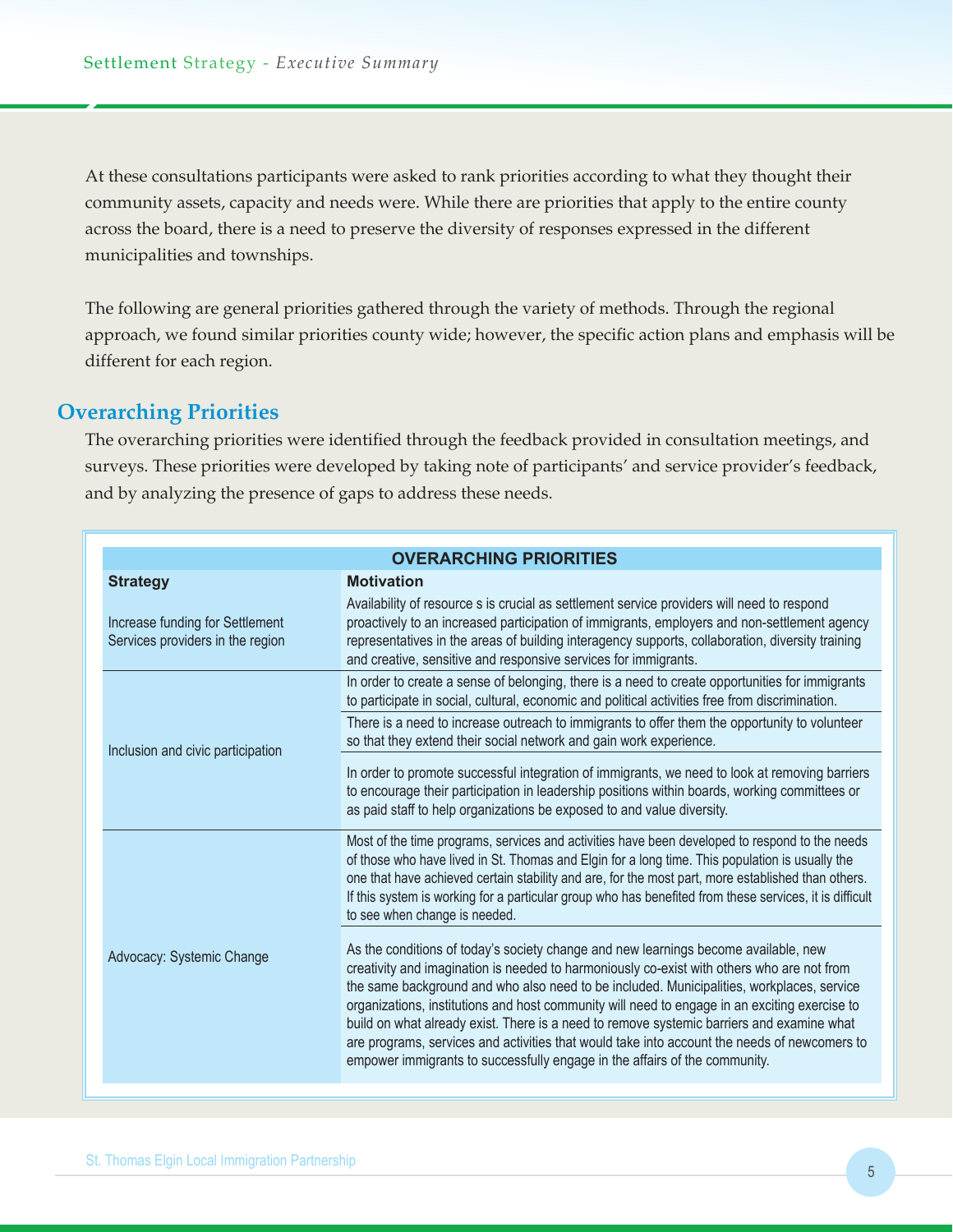## **Coordination of Services**

### **Need or Gap identified**

Often newcomers, immigrants and other service providers do not know what is available within a community

### **Strategy #1**

Create opportunity for local and regional Service Provides to network and develop referrals

### **Action Step(s)**

In conjunction with multiple stakeholders, develop networking opportunity for Service Provider **Organizations** 

### **Strategy #2**

Raise awareness with businesses, employers, agencies of the services available

### **Action Step(s)**

Provide coordination of dissemination of information to agencies, employees and businesses to increase familiarity of services and programs

### **Strategy #3**

Enhance information provision to newcomers and immigrants about existing services and programs (see section Settlement and Integration for more action steps to address access)

- $\checkmark$  Collaborate with relevant stakeholders to identify a process to facilitate the sharing of relevant and up to date information to newcomers and immigrants in the urban and rural areas of the County
- $\checkmark$  Provide coordination of dissemination of information to newcomers and immigrant to increase familiarity of services and programs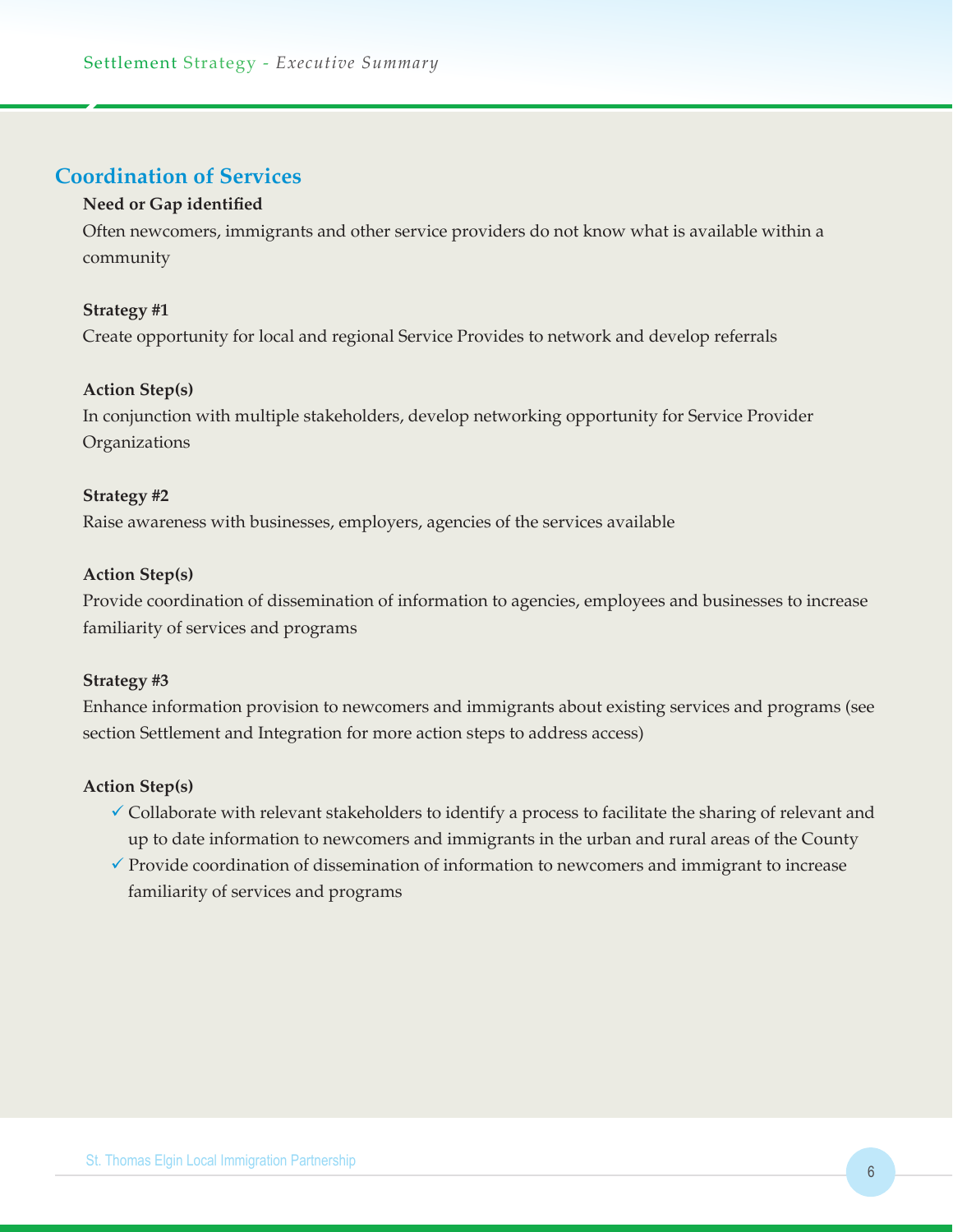## **Employment and Labour Market Access**

### **Need or Gap identified**

Immigrants and Newcomers do not have experience in accessing the Canadian Employment market

### **Strategy #4**

Increase networking between employers and newcomers and immigrants

### **Action Step(s)**

- $\checkmark$  Foster the organization of networking and support groups for newcomers and employers
- $\checkmark$  Develop partnerships with relevant stakeholders to provide new comers with orientation regarding workplace culture and workshops to assist newcomers in understanding how to access the labour market

### **Strategy #5**

Provide Employment Agencies specific training to increase awareness about labour market challenges faced by immigrants and newcomers

### **Action Step(s)**

- $\checkmark$  Develop collaboratively a clear understanding of labour market demands, opportunities and challenges and provide recommendations and actions that facilitate the effective inclusion and integration of skilled newcomers and immigrants in the local economy
- $\checkmark$  In conjunction with Employment Agencies and Settlement Agencies develop cultural sensitivity training
- $\checkmark$  Coordinate the provision of cultural sensitivity training to employment agencies
- $\checkmark$  Facilitate the organization of events to provide employment agencies with accreditation information and referrals to accreditation boards

### **Strategy # 6**

Increase employer's awareness of the various programs, services, and web-based resources available to support the hiring, integration, training and retention of skilled immigrants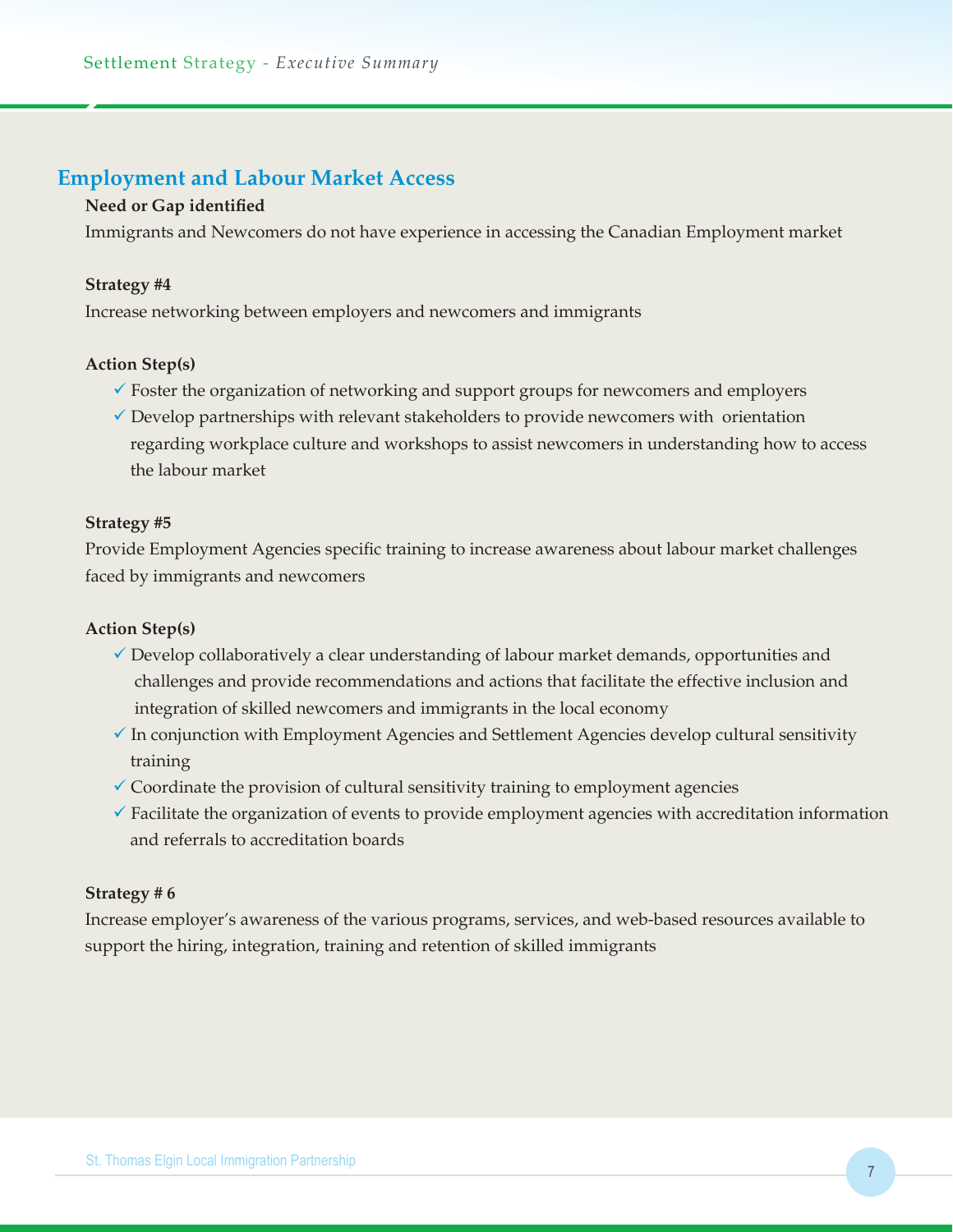### **Action Step(s)**

- $\checkmark$  Promote access to newcomer potential employees through search engines among businesses
- $\checkmark$  Promote the utilization of skillsinternational.ca to businesses in the area

### **Strategy # 7**

Provide immigrants and newcomers information and training about obtaining and retaining employment Action Step(s)

- $\checkmark$  In conjunction with Employment Agencies and Settlement Agencies develop a training package that emphasizes the importance of hard skills and soft skills in obtaining and retaining employment
- $\checkmark$  In conjunction with Employment Agencies and Settlement Agencies develop a practical and handson job skill training for newcomers
- $\checkmark$  Promote the utilization of skillsinternational.ca to newcomers

### **Need or Gap identified**

Immigrants and Newcomers lack Canadian Experience

### **Strategy # 8**

Provide opportunities for newcomers to gain Canadian work experience

### **Action Step(s)**

- $\checkmark$  In conjunction with Employment Agencies and Settlement Agencies develop mentorship programs
- $\checkmark$  Research and promote internships for Internationally Trained Professionals
- $\checkmark$  In conjunction with Employment Agencies and Settlement Agencies develop a volunteer program for newcomers and immigrants
- $\checkmark$  Research and promote apprentice programs for newcomers and immigrants

### **Need or Gap identified**

Lack of support for employers to hire immigrants

### **Strategy # 9**

Investigate benefits and incentives to hire newcomers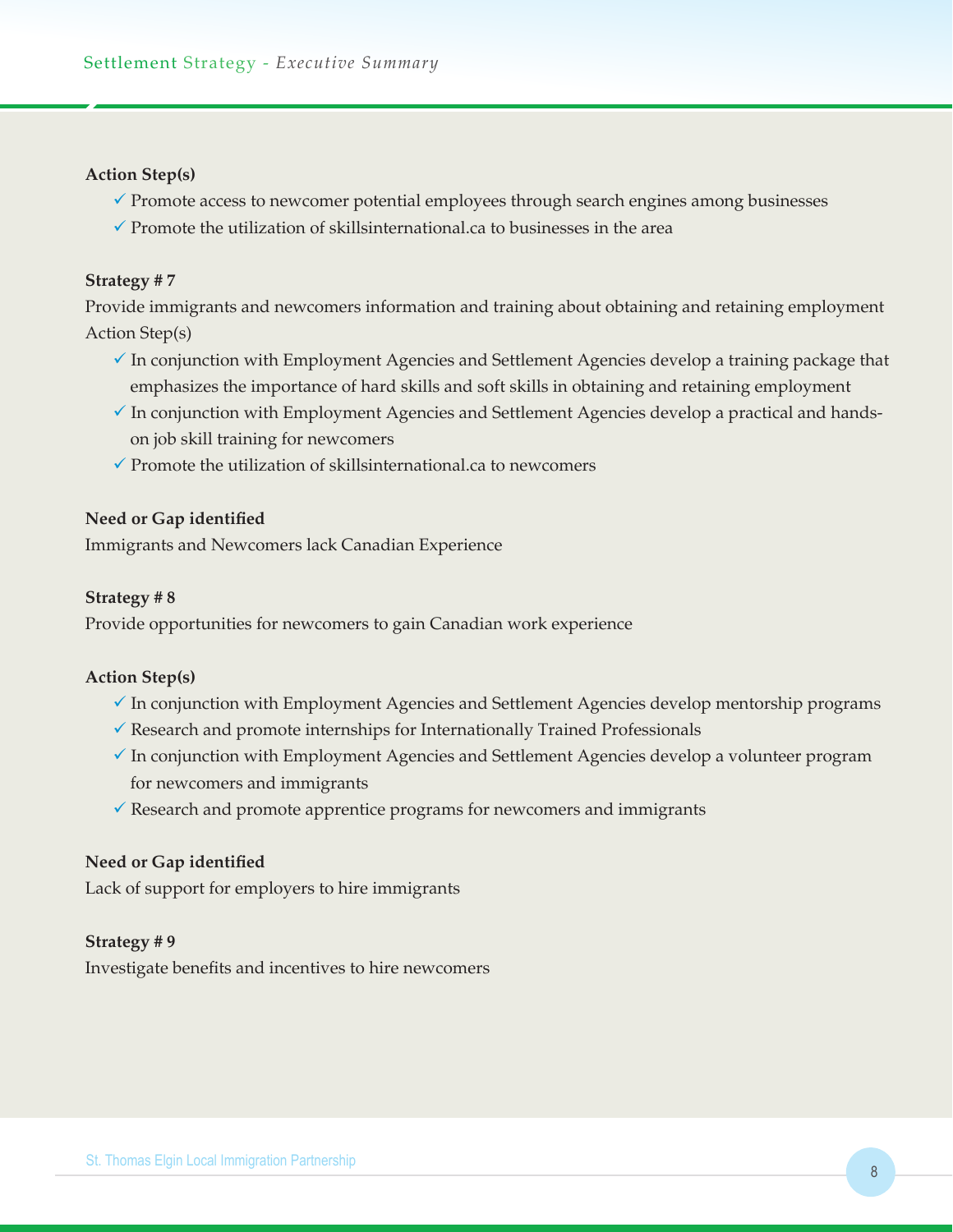### **Action Step(s)**

- $\checkmark$  Research SME's to understand potential benefits of hiring internationally trained professionals
- $\checkmark$  Research succession planning
- $\checkmark$  In conjunction with Employment Agencies and Settlement Agencies explore ways to support employers in hiring and retaining newcomers and immigrants

### **Need or Gap identified**

Lack of supports to hire agricultural workers

#### **Strategy # 10**

Investigate the benefits and incentives to hiring newcomers as agricultural workers

### **Action Step(s)**

 $\checkmark$  In conjunction with Employment Agencies and Settlement Agencies explore ways to support agricultural employers in hiring newcomers as agricultural workers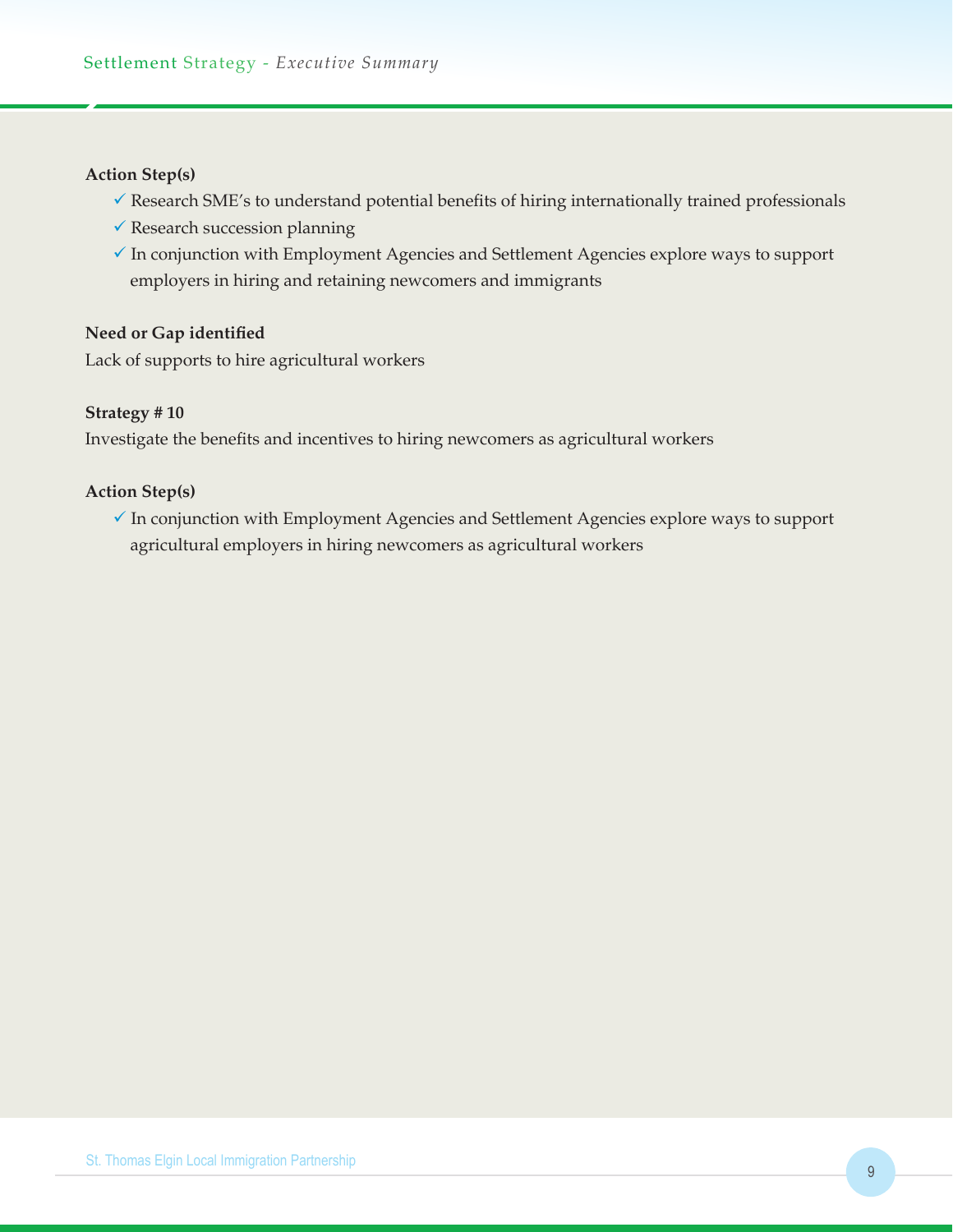## **Settlement and Integration**

## **Need or Gap identified**

Newcomers and Immigrants are overwhelmed with the Canadian system and often do not know where to start

### **Strategy # 11**

Disseminate information to newcomers at one access point

### **Action Step(s)**

- $\checkmark$  In collaboration with relevant stakeholders, develop an information package with useful information about services and suggestions on how to navigate the system
- $\checkmark$  Facilitate the identification process of a centralized access point in order to increase practicality and efficiency and therefore reducing the potentially overwhelming experiences of newcomers when navigating the Canadian system
- $\checkmark$  In conjunction with relevant stakeholders (i.e. real state, banks, supermarkets, churches , etc) work with community to promote the centralized access point

### **Need or Gap identified**

Newcomers and Immigrants cannot navigate the Canadian landscape and need assistance with basic life needs

### **Strategy # 12**

Integrate newcomers into Canadian norms

### **Action Step(s)**

- $\checkmark$  In conjunction with Settlement Service Agencies, religious institutions, cultural associations, service clubs, etc., work to establish a Host Program
- $\checkmark$  Coordinate the development of creating Fact Sheets about different aspects of Canadian living
- $\checkmark$  In collaboration with relevant stakeholders, foster partnerships to re-Establish a program similar to "Welcome Wagons"

### **Need or Gap identified**

Disconnect between the source Country and Canadian life, do not understand Canadian rights and services available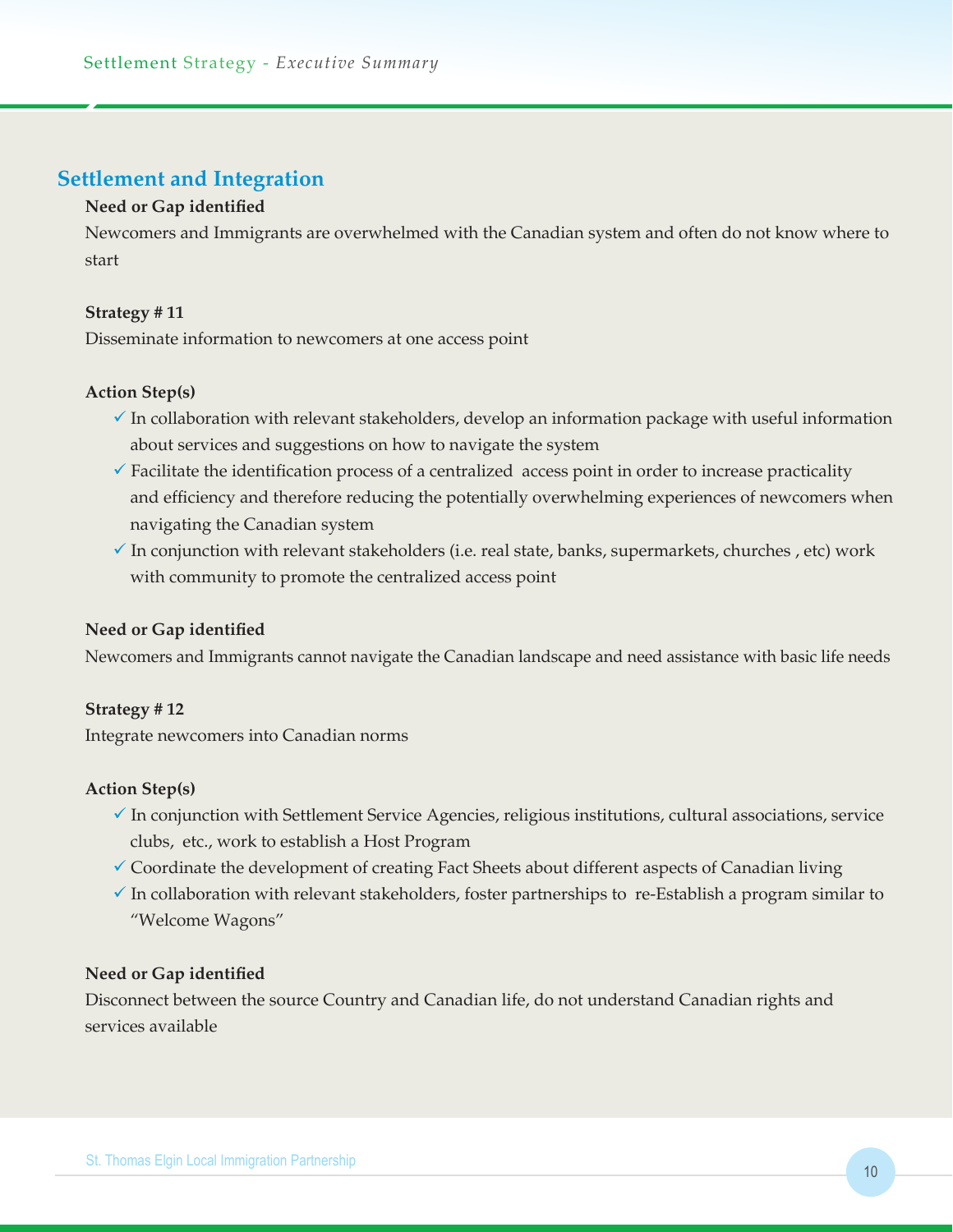### **Strategy # 13**

Orient Newcomers and immigrants to the Canadian system

### **Action Step(s)**

- $\checkmark$  Coordinate efforts to increase awareness of Mental Health to community leaders
- $\checkmark$  Coordinate efforts to increase understanding of the Canadian Health Care System by facilitating the continued process of bridge-building with mainstream service providers, as well as between the diverse groups within the newcomer community
- $\checkmark$  In conjunction with local Settlement Service Agencies, Legal Aid Ontario and provincial initiatives (i.e. Connecting Communities-Community Legal Education Ontario, Family Law Education for Women), work to increase awareness of housing rights and responsibilities and about other systems in Canada
- $\checkmark$  In conjunction with appropriate stakeholders increase awareness of environmental concepts and practices in Canadian life
- $\checkmark$  In conjunction with appropriate stakeholders, increase awareness and educate newcomers on application process regarding citizenship
- $\checkmark$  In conjunction with appropriate stakeholders advocate to increase the time and availability of Citizenship classes

### **Need or Gap identified**

Information on the internet is difficult to access, or non-existent

### **Strategy # 14**

Increase access to settlement and integration information

- $\checkmark$  In collaboration with relevant stakeholders, foster partnerships to develop a newcomer portal to access all information about the county from one interface
- $\checkmark$  In collaboration with relevant stakeholders, foster partnerships to develop orientation podcasts for newcomers in diverse languages
- $\checkmark$  In collaboration with relevant stakeholders, work to identify additional actions to address this need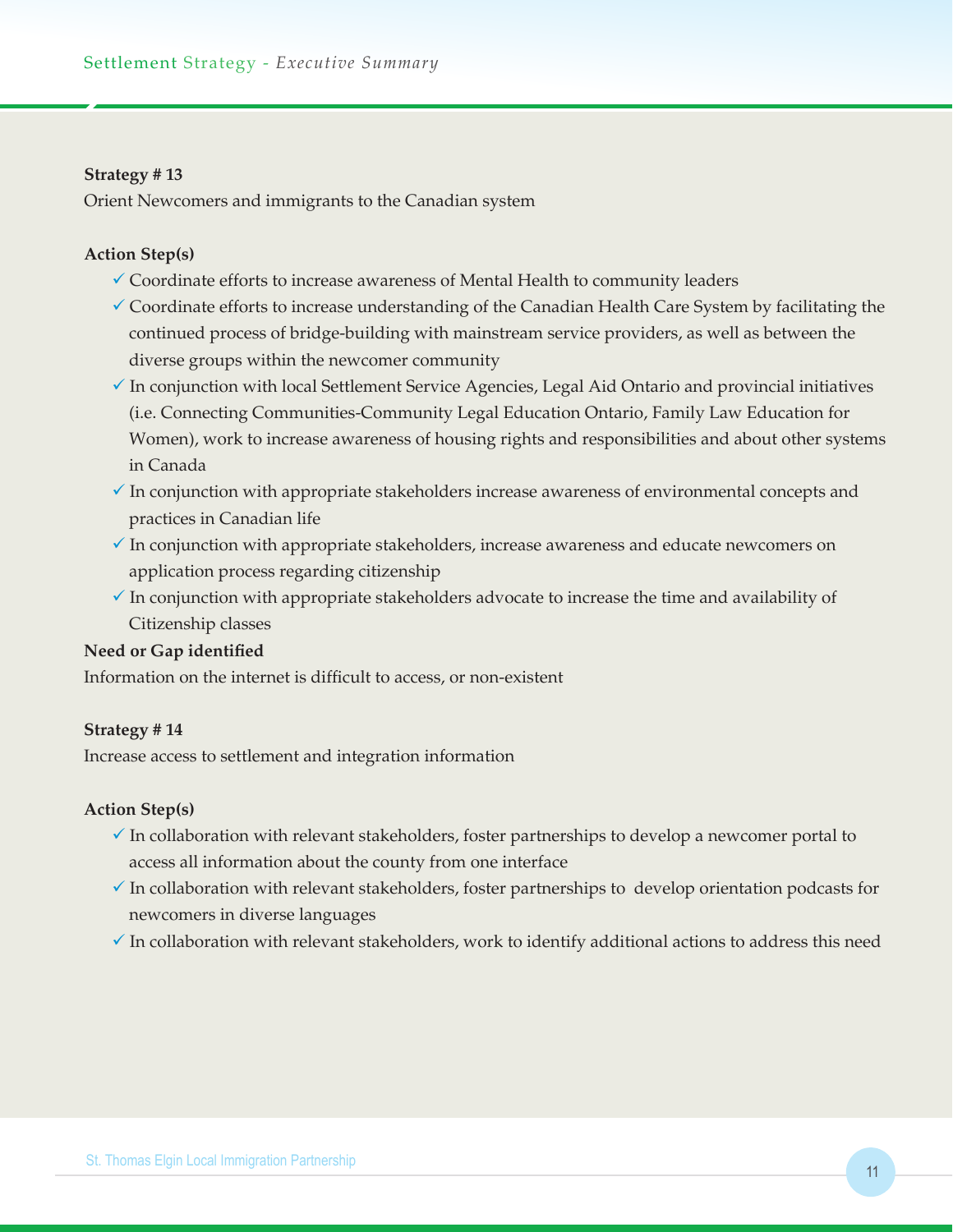## **Language, ESL and Communication**

### **Need or Gap identified**

Although language is considered a priority the limited class location, times and lack of child care is an issue

### **Strategy # 15**

Create more diverse opportunities for language training

### **Action Step(s)**

- $\checkmark$  In conjunction with Agencies providing ESL and Settlement Agencies explore ways to increase access to ESL (i.e. on-the-job and on-site training for ESL, funding for child minding)
- $\checkmark$  Collaborate in the investigation to identify technology that increases access of language training to isolated newcomers and immigrants

### **Need or Gap identified**

Often newcomers try to access language classes that are only funded for immigrants

#### **Strategy # 16**

Increase access to classes

#### **Action Step(s)**

- $\checkmark$  In conjunction with relevant local, regional and provincial and stakeholders advocate with government policy to remove barriers of status to access English Language training
- $\checkmark$  In conjunction with Agencies providing ESL and Settlement Agencies explore ways to provide literacy classes for newcomers

### **Need or Gap identified**

Newcomers are unaware of language training opportunities

#### **Strategy # 17**

Increase awareness of language training opportunities

- $\checkmark$  Collaborate with relevant stakeholders in finding ways to promote language classes
- $\checkmark$  Collaborate with relevant Language Training providers to offer flexible learning opportunities across the County regardless of literacy levels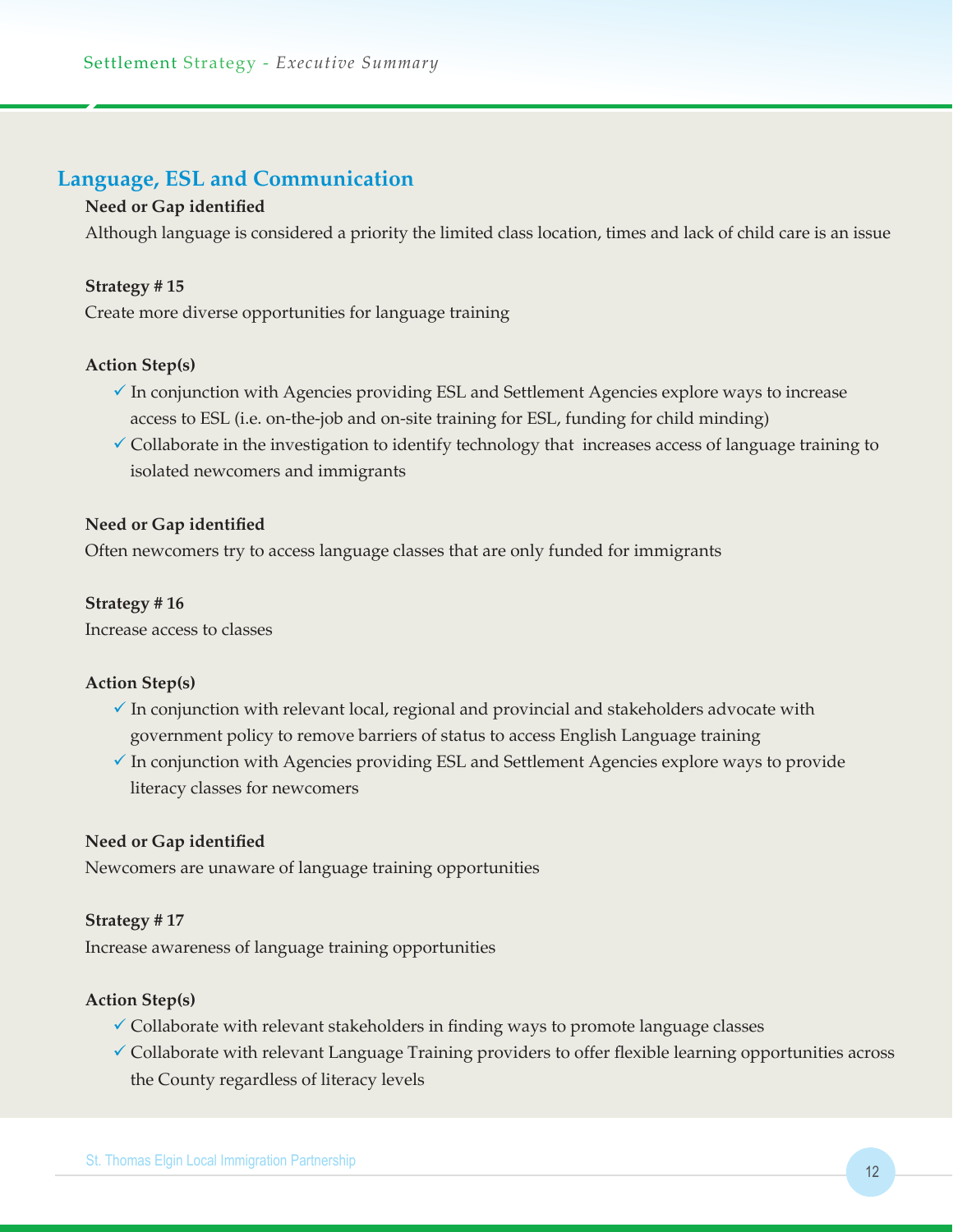## **Public Awareness**

### **Need or Gap identified**

Lack of integration between the immigrants and the established communities, few opportunities for integration exists

### **Strategy # 18**

Develop public campaign of multiculturalism of County

### **Action Step(s)**

- $\checkmark$  Work collaboratively with local news sources to include immigrant and newcomer stories and experiences
- $\checkmark$  In conjunction with appropriate stakeholders identify opportunities to increase cultural presence at community events. i.e. fairs, festivals

### **Strategy # 19**

Cultural and Diversity awareness to Youth

### **Action Step(s)**

 $\checkmark$  Work with schools to promote ethnic and cultural diversity training and awareness

### **Need or Gap identified**

Community does not know history, benefits of immigration to the area has been lost within the generations.

### **Strategy # 20**

Highlight history and potential of diversity

- $\checkmark$  In conjunction with appropriate and interested stakeholders foster the establishment of a community Cultural Diversity Committee
- $\checkmark$  Work with historical societies to understand the history of immigration in the County